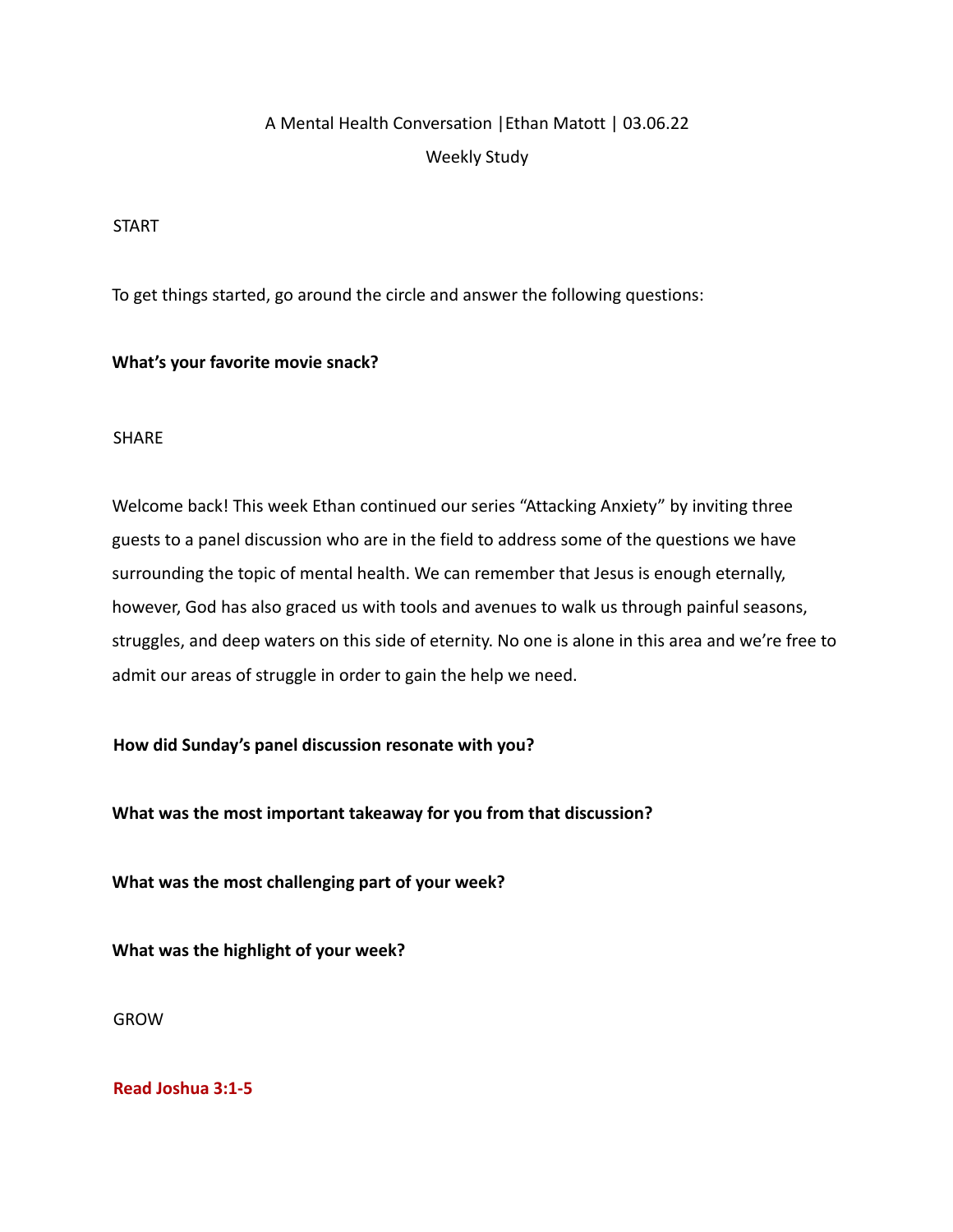#### **What stands out to you most in this passage? What does the word transformed mean to you?**

This is probably one of the most famous passages of scripture in Christianity. It starts out by talking about how we ought to worship the Lord by offering ourselves fully to Him. The passage continues on to say that we should not conform to the pattern of this world. That tells me that our first instinct is to hold pieces of ourselves back. However, maybe those are the places that we aren't sure if we really trust God with. And if we're honest, those are the exact ones that need to be handed over to Him.

When we fully submit ourselves to God, scripture says that we are transformed by the renewing of our minds. In Sunday's panel, we learned the scientific word for renewing our minds and that is neuroplasticity. It is scientifically and Biblically possible to actually rewire and renew your brain to create new pathways and habits. The scripture continues with saying that once we have offered ourselves fully to God, renewed our mind, and become transformed, then we will be able to know God's will. At the end of the day, that is what we are all seeking isn't it? To be able to know and see His will take place in our lives, the lives of those around us. And rest in the fullness of it.

#### **What's one area of your life you'd like God to renew your mind in?**

**What's one new habit you'd like to form?**

M O V E

**Romans 12:9-13 How can you be encouraged by Paul's words in this passage?**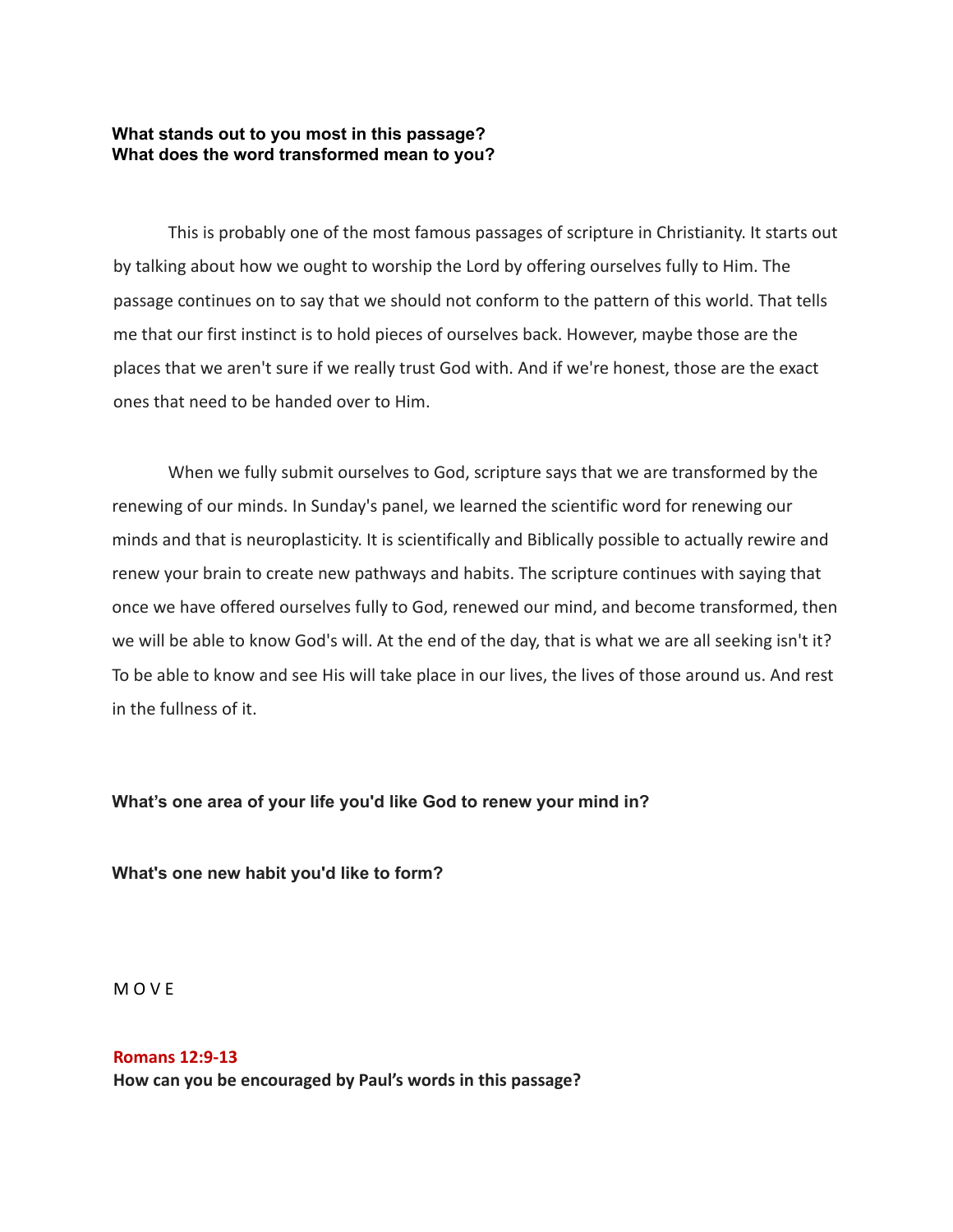## **After Sunday's panel discussion, how much more do the words of this passage resonate with you living out the way of Jesus?**

Paul's words in this passage instruct Believers to live contrary to the world, and go against the current of our culture. Living out a life that is built on genuine love through sacrifice. Not merely choosing what is right, but living out what is good for the sake of others. In a world that seems to be struggling more than ever, the way of Jesus offers a different way that leads to life and eternal hope: addressing the deep longing our souls truly desire. The cross that erased all sin and gave us a new identity, gives us the grace to set us free from all striving to set us free to serve others.

After Sunday's discussion on mental health, these words should encourage and propel Believers now more than ever. In a worn out and weary world, the Church can be the place where others can experience true life. A place where people can feel both loved and seen. The Church can void the needs of a searching world because of Jesus.

#### **In what ways can you be the hands and feet of Jesus this week in your community?**

#### **What's one person you can reach out to this week to connect with?**

#### P R A Y

We need prayer now more than ever. Spend some time-sharing prayer requests. If you are in a coed group, consider breaking off into two separate groups (or calls if you are an online group) to share more freely.

T O G O